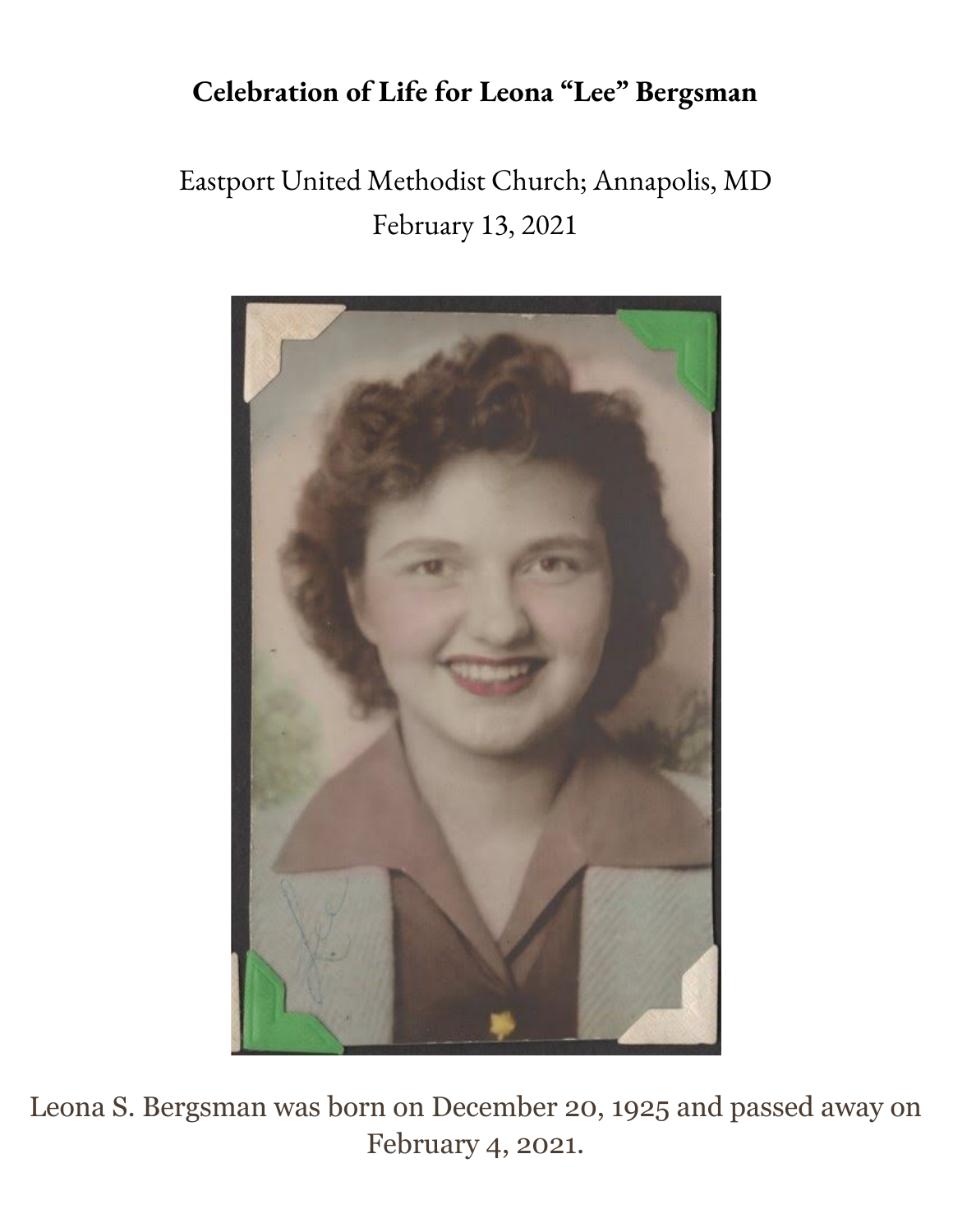### **Gathering Words** Pastor Chris

O God, who gave us birth, you are ever more ready to hear than we are to pray. You know our needs before we ask, and our ignorance in asking. Give to us now your grace, that as we shrink before the mystery of death, we may see the light of eternity. Speak to us once more your solemn message of life and of death. Help us to live as those who are prepared to die. And when our days here are accomplished, enable us to die as those who go forth to live, so that living or dying, our life may be in you, and that nothing in life or in death will be able to separate us from your great love in Christ Jesus our Lord. **Amen**.

### **Hebrew Scriptures Reading** Ecclesiastes 3; Dennis Bergsman

The Lord is my shepherd; I shall not want. He maketh me to lie down in green pastures: he leadeth me beside the still waters. He restoreth my soul: he leadeth me in the paths of righteousness for his name's sake. Yea, though I walk through the valley of the shadow of death, I will fear no evil: for thou art with me; thy rod and thy staff they comfort me. Thou preparest a table before me in the presence of mine enemies: thou anointest my head with oil; my cup runneth over. Surely goodness and mercy shall follow me all the days of my life: and I will dwell in the house of the Lord for ever. (KJV)

**Greeting** Pastor Chris

**Prayer** Neil Bergsman

**Psalm** Psalm 23; Val Devaris